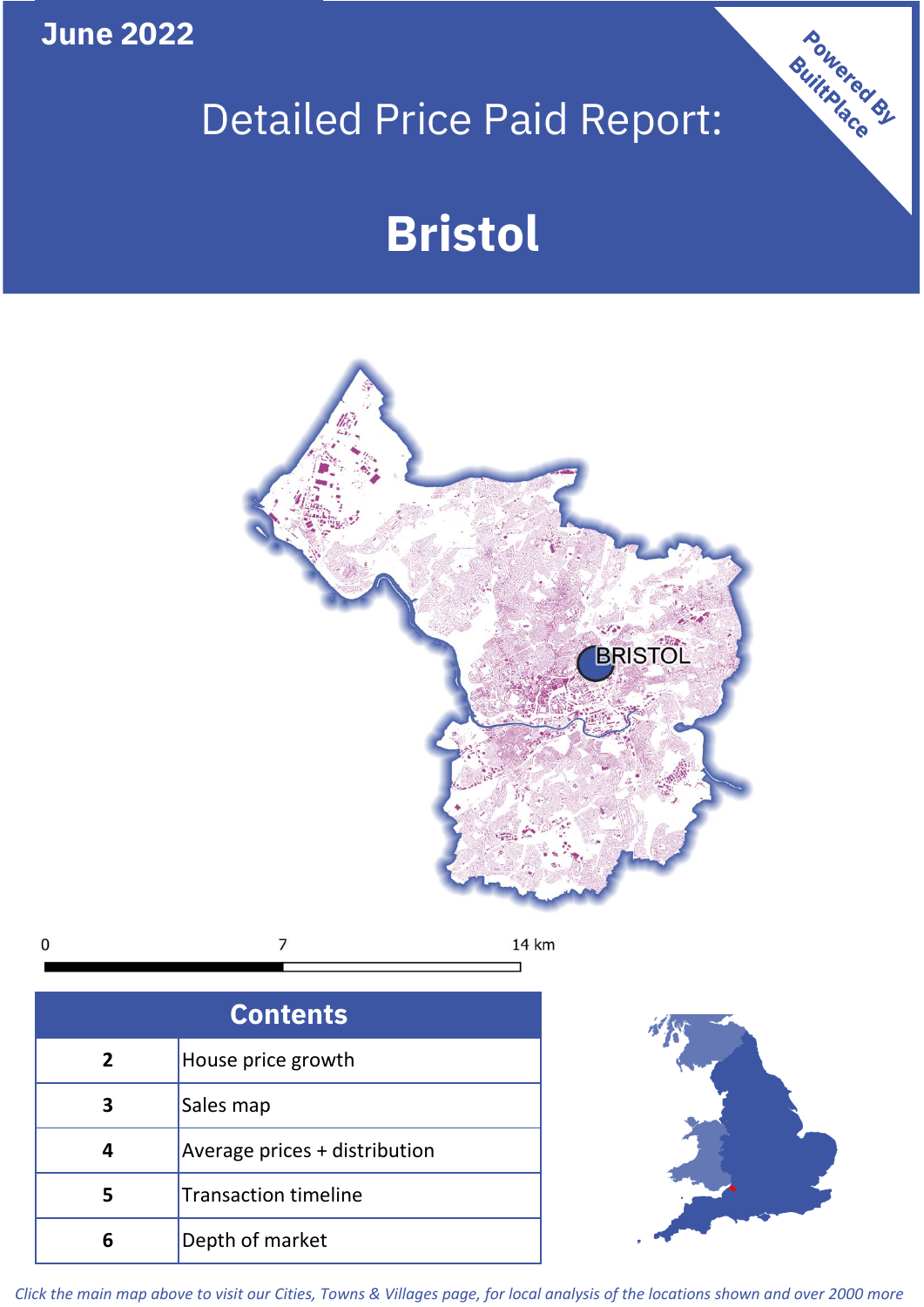#### **Headline Data**

|                     | <b>Current level</b> | 3 month  | <b>Annual</b> | 5 year  | 10 year |
|---------------------|----------------------|----------|---------------|---------|---------|
| <b>House prices</b> | £339,501             | 4.1%     | 9.0%          | 29.7%   | 94.9%   |
| <b>Transactions</b> | 6,997                | $-10.8%$ | 22.0%         | $-9.0%$ | 18.6%   |

# **House Price Growth (April 2022 data)**

#### *Annual Change in House Prices*



House prices in Bristol grew by 9.0% in the 12 months to April 2022 (based on 3-month smoothed data). By comparison national house prices grew by 10.7% and prices in the South West grew by 12.3% over the same period.

Bristol house prices are now 74.7% above their previous peak in 2007, compared to +49.0% for the South West and +52.9% across England.



#### *Year-To-Date Change in House Prices, December to April*

Local prices have grown by 5.6% in 2022 so far, compared to growth of 2.1% over the same period last year.

#### *Source: OS OpenData; UK House Price Index (Contains HM Land Registry data © Crown copyright)*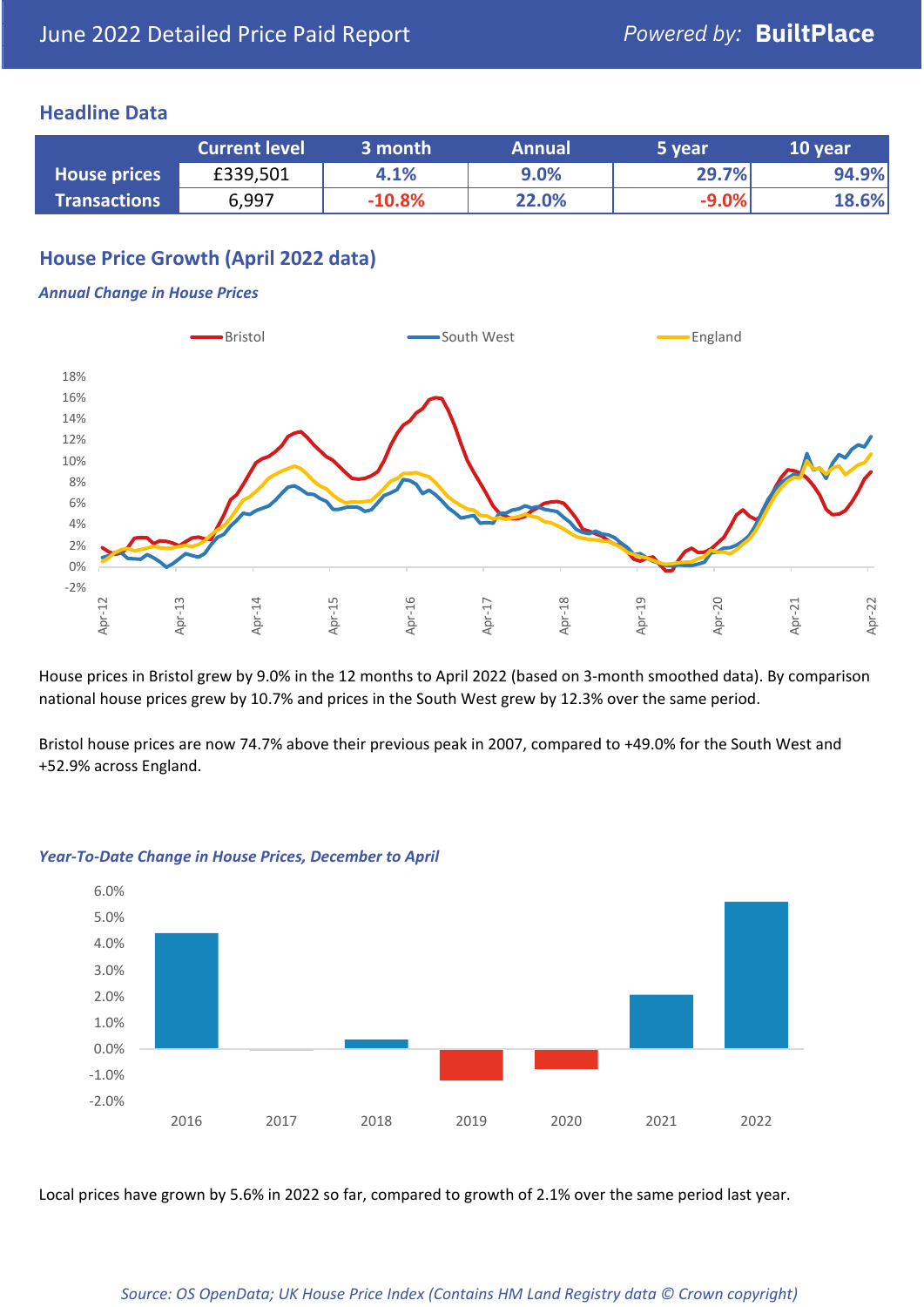# **House Price Map**

#### *12 months to April 2022*



*Each point is one postcode, coloured by the average value relative to all sales in this local authority (price bands are LA-specific quintiles).*

**Map Key**

| Min      | <b>Max</b> |                            |
|----------|------------|----------------------------|
| Up to    | £228,000   | 1st quintile / lowest 20%  |
| £228,000 | £281,000   | 2nd quintile               |
| £281,000 | £341,000   | 3rd quintile               |
| £341,000 | £442,000   | 4th quintile               |
| £442,000 | and over   | 5th quintile / highest 20% |

#### *Source: OS OpenData; UK House Price Index (Contains HM Land Registry data © Crown copyright)*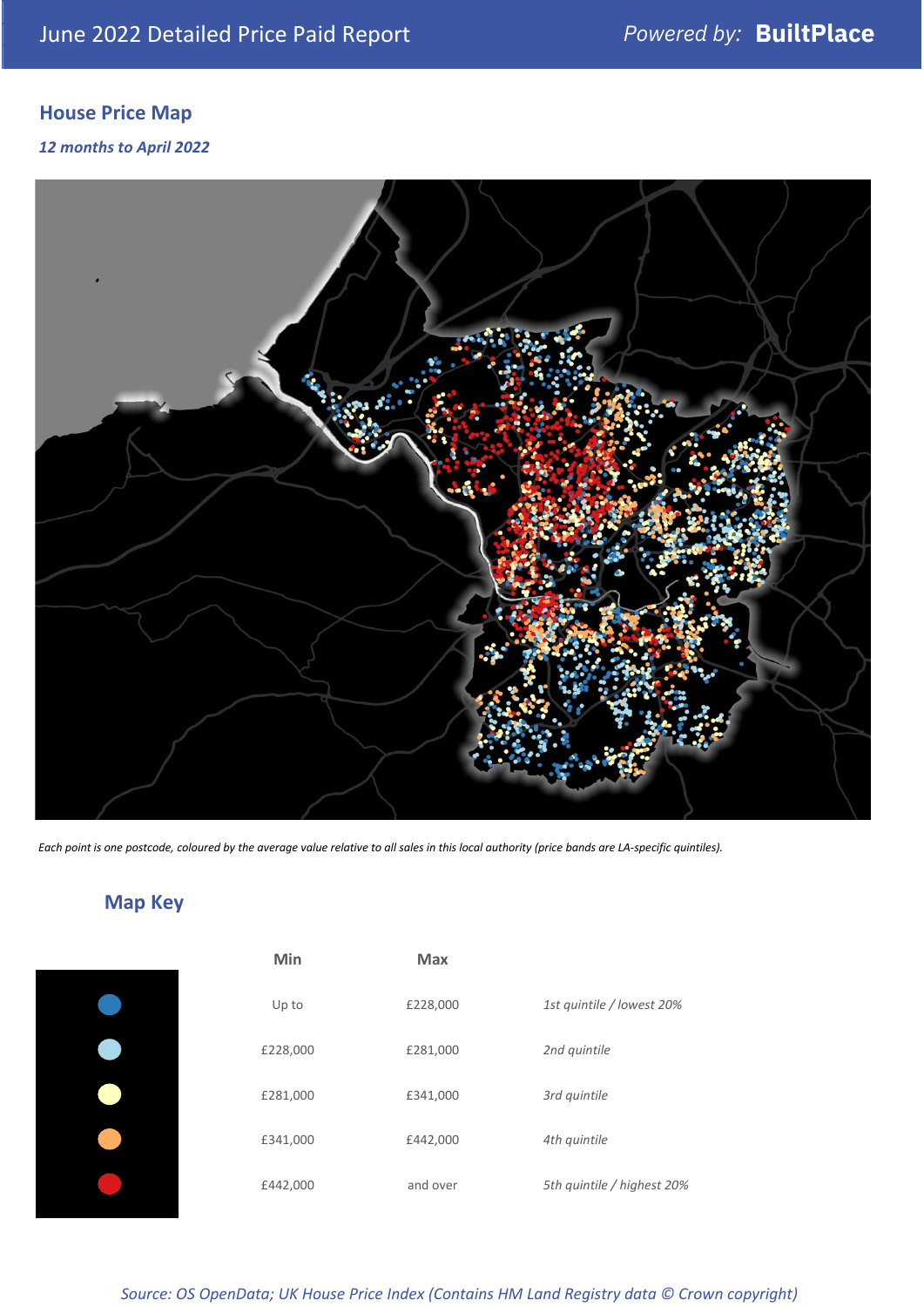# **Average House Price by Property Type**

#### *12 months to April 2022*



|                 | <b>New</b>           | <b>Second hand</b> |  |  |
|-----------------|----------------------|--------------------|--|--|
| <b>Flat</b>     | £246,786             | £280,222           |  |  |
| <b>Terraced</b> | £468,745             | £378,448           |  |  |
| Semi-detached   | £400,724             | £402,178           |  |  |
| <b>Detached</b> | No recorded<br>sales | £600,349           |  |  |

### **House Price Distribution by Year**

*All properties, by price band and calendar year (2020 = year to date)*

|                    | 1997 | 2002 | 2007 | 2012 | 2017 | 2019 | 2020 |
|--------------------|------|------|------|------|------|------|------|
| <b>Under £100k</b> | 86%  | 40%  | 5%   | 6%   | 2%   | 1%   | 0%   |
| £100-200k          | 12%  | 45%  | 60%  | 57%  | 24%  | 11%  | 11%  |
| E200-300k          | 2%   | 11%  | 23%  | 23%  | 41%  | 35%  | 30%  |
| £300-400k          | 0%   | 3%   | 7%   | 8%   | 18%  | 27%  | 29%  |
| £400-500k          | 0%   | 1%   | 3%   | 3%   | 6%   | 11%  | 13%  |
| <b>£500k-1m</b>    | 0%   | 1%   | 3%   | 3%   | 8%   | 13%  | 12%  |
| £1-2m              | 0%   | 0%   | 0%   | 0%   | 1%   | 2%   | 4%   |
| <b>Over £2m</b>    | 0%   | 0%   | 0%   | 0%   | 0%   | 0%   | 0%   |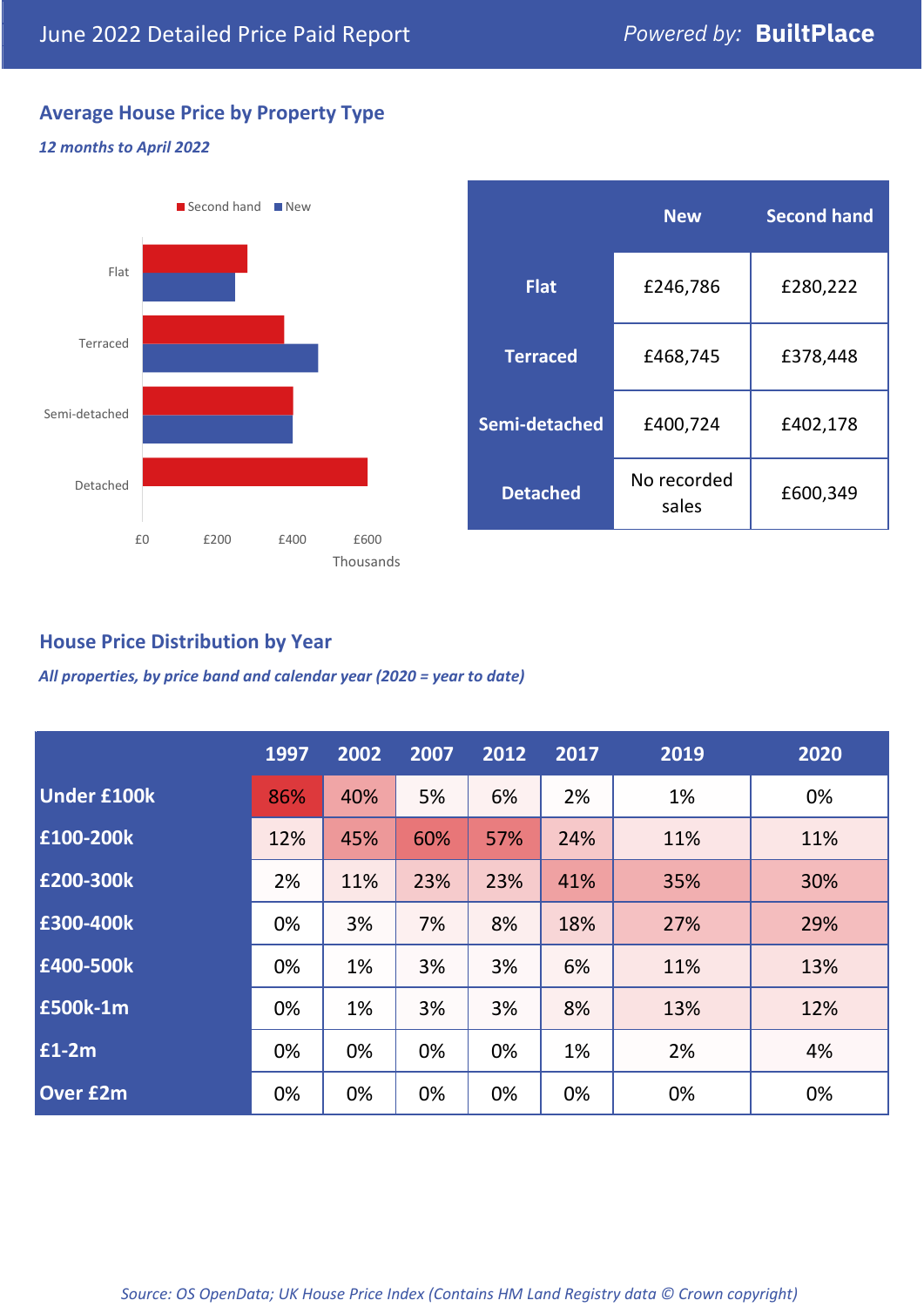# **Transactions (February 2022 data)**

*Annual Transactions, Indexed (2001-05 average = 100)*



There were 6,997 transactions in Bristol during the 12 months to February 2022. This is 76% of the average from 2001-05 and suggests activity is below pre-downturn levels.

Transactions in Bristol have fallen by 16.4% since 2014, compared to changes of -8.3% for South West and -7.7% for England.



#### *Cash and New Build Sales as % of Total, by Year*

*Note: The data on this page EXCLUDES transactions identified as transfers under a power of sale/repossessions, buy-to-lets (where they can be identified by a mortgage), and transfers to non-private individuals - i.e. it comprises only Land Registry 'A' data.*